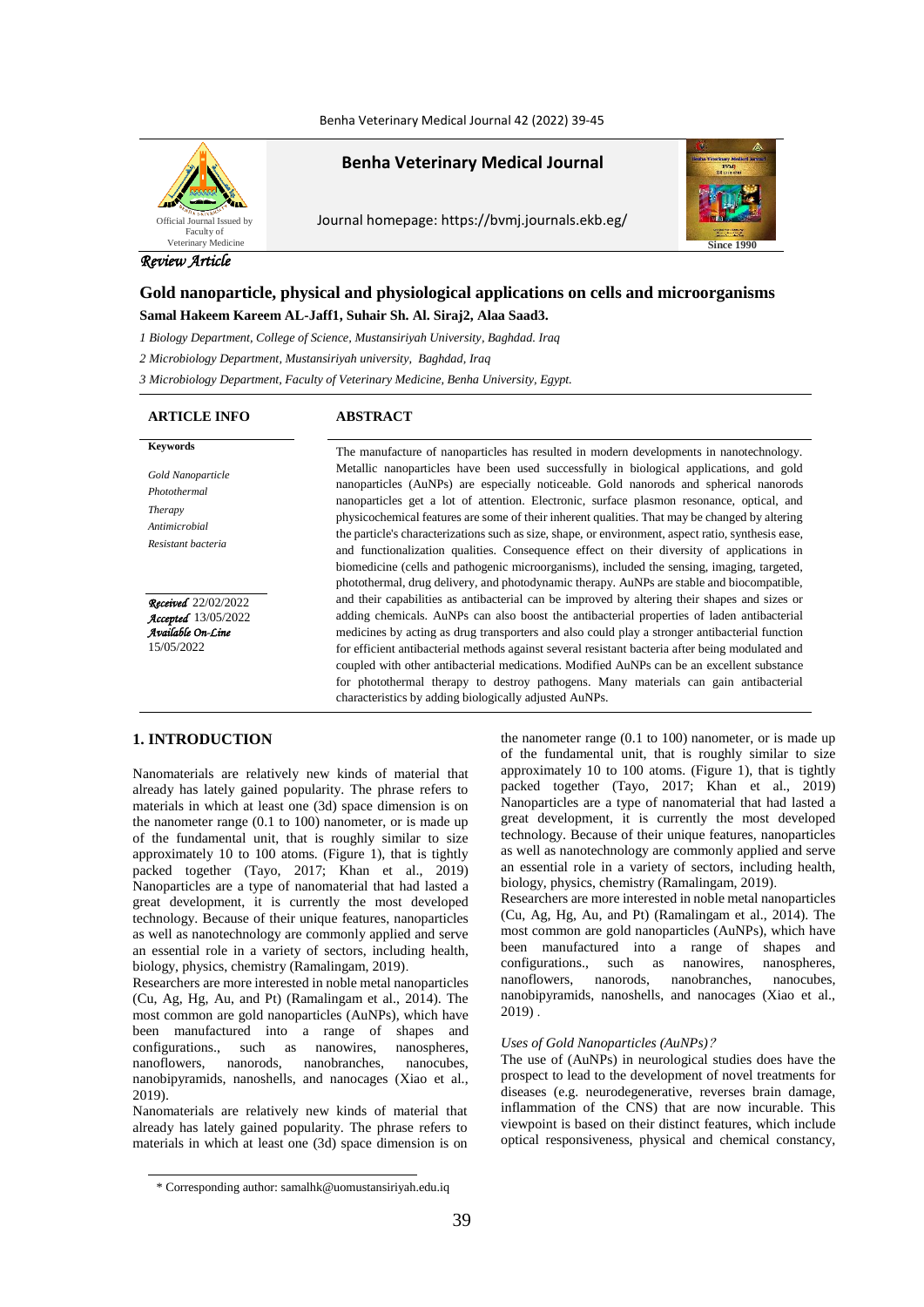minimal toxicity, and an enormous scope of surface functionalization options (Yin et al, 2017; Yeo et al, 2017). Because of their unique properties, AuNPs have drawn much interests (Zhang et al, 2014a), from various fields of science: high X-ray absorption point, synthetic manipulation simplicity, allowing accurate control of the particle's physical and chemical properties (Zhang et al,2014b) (figure 2), high bound affinity to thiols, amines, and disulfides (Zhou et al, 1999), unique tunable optical and distinct electronic properties (Zhang et al, 2014a).

Various studies on the presence of anisotropic AuNPs have been done since the early 20th century. Anisotropic gold nanoparticles have structural, magnetic, optical, catalytic and electronic capabilities that are distinct from, and frequently superior to spherical gold nanoparticles (Zhang et al,2013).



Figure 1: Size of nano-particles (Hu et al;2020).

The use of particular ligands allows for molecular and cellular specificity, allowing for regulated interactions with targeted cells and tissues. In neurons of the dorsal root of the ganglion, The P2X3 receptor ion channel, transient receptors potential - vanilloid member 1 (TRPV1) channels, and voltage-gated Na- channels have all been developed to bind to AuNPs (Carvalho et al,2015). AuNPs typically range in size from  $(1 - 100)$  nm, which would be equivalent to enormous bio- molecules. This encourages contact with cells on the surface as well as at the molecular standard. Au NPs have already been used in biosensing, bioimaging, therapy, medication delivery, and tissue engineering, among other biology applications. (Chen et al, 2016).

Au NPs have a wide range of applications in biomedical science due to their unique optical features. The conduction electrons in Au NPs migrate away from their equilibrium location when they are affected by an outer light source in the visible domain or the near-infrared (NIR) domain, resulting in a resonant coherent oscillation recognized as the localized surface plasmon- resonance (LSPR) (Myroshnychenko et al,2008). LSPR wavelengths are commonly visible to near-infrared according to particles shape, distance between particles, and the index of refraction of the around medium (Funston et al,2009).

In numerous biology applications, the tip absorption of the plasmon is designed to fit the transparency of the biological tissues (600 to 1200 nm), making NRs, nanoshells, nanostars, and nanocages the best proper morphologies (Bodelón et al,2017). Just NRs and nanospheres have been employed to modulate neuronal activity to this point. Because the NR aspect ratio may be altered to tune the resonance wavelength, Au NRs have proven to be very useful (Chen et al.,2013).

*Medical applications of multifunctional aunps Photodynamic Therapy (PDT)*- :

PDT is a cancer cell and microbe killer that was developed in the last several decades (Abrahamse and Hamblin, 2016) (figure 2,3). Light source, oxygen gas (O2), and photosensitizer (PS) from the tissues are all used in PDT. PDT is fully reliant on the presence of oxygen in tissues. In the PDT method, laser light of a certain wavelength stimulates the PS absorbed by tissue. PS can accumulate solely in the tumor tissue when the tumor is irradiated. The photochemical process that will eliminate the tumor is triggered. The energy will be transmitted to the around Oxygens by the activated PS resulting in reactive oxygen species (ROS) and a rise in the amount of ROS at the target locations. When ROS interacts with other biological macromolecules they can cause cytotoxicity, cell deterioration, and even more. It may cause cell death or apoptosis (Falahati et al, 2019; Singh et al, 2020).

AuNPs may absorb (near infrared) NIR light, aggregate into the tumor region, elevate the temperature, and create large quantities of reactive oxygen species (ROS), all of which, can impair tumor development and induce cell death of the tumor (Jeynes et al, 2014). AuNPs have also been studied as PS transporter for their ease of thiolation chemistry for functionalizing desired molecules, which increases their abilities to carry PS medications. Yang et al, (2018) for example, employed sodium and chloroauric acid in a UVassisted reduction method to make spherical AuNPs and a sacrificial galvanic replacement approach to make hollow gold nanoring (Yang et al., 2018). They compared and investigated the shape-dependent SPR response in PDT With a PS enhancer, AuNPs and gold nanoring were used as nanocarriers. They observed that gold nanoring possessed effective PS stimulation and SPR in the near-infrared region. As a result, these nanoparticles may be attractive candidates for overcoming PDT's present depth restriction in deep tumor treatment. The schematic use of AuNPs is shown in figure 2.



Figure 2: - A impersonation of medical implementation of AuNPs (Hu et al;2020).

## *Photothermal Therapy (PTT)*

Photothermal therapy (PTT), also recognized as (thermalablation) or (optical-hyperthermia), it's a non-invasive cancer treatment that allows for real-time monitoring of tumor areas as well as photoinduced killing of cancer cells or tissue (Singh et al, 2020). This treatment involves injecting the body with a high efficiency conversion of photothermal materials, which integrate near the cancer by confession technology targeting (Mubarakali et al, 2011). Beneath the irradiation of outer light source commonly nearinfrared (NIR) or visible light, materials that are photothermal (e.g. metal nanoparticles) potentially convert light to heat (photothermal transformation), causing tumor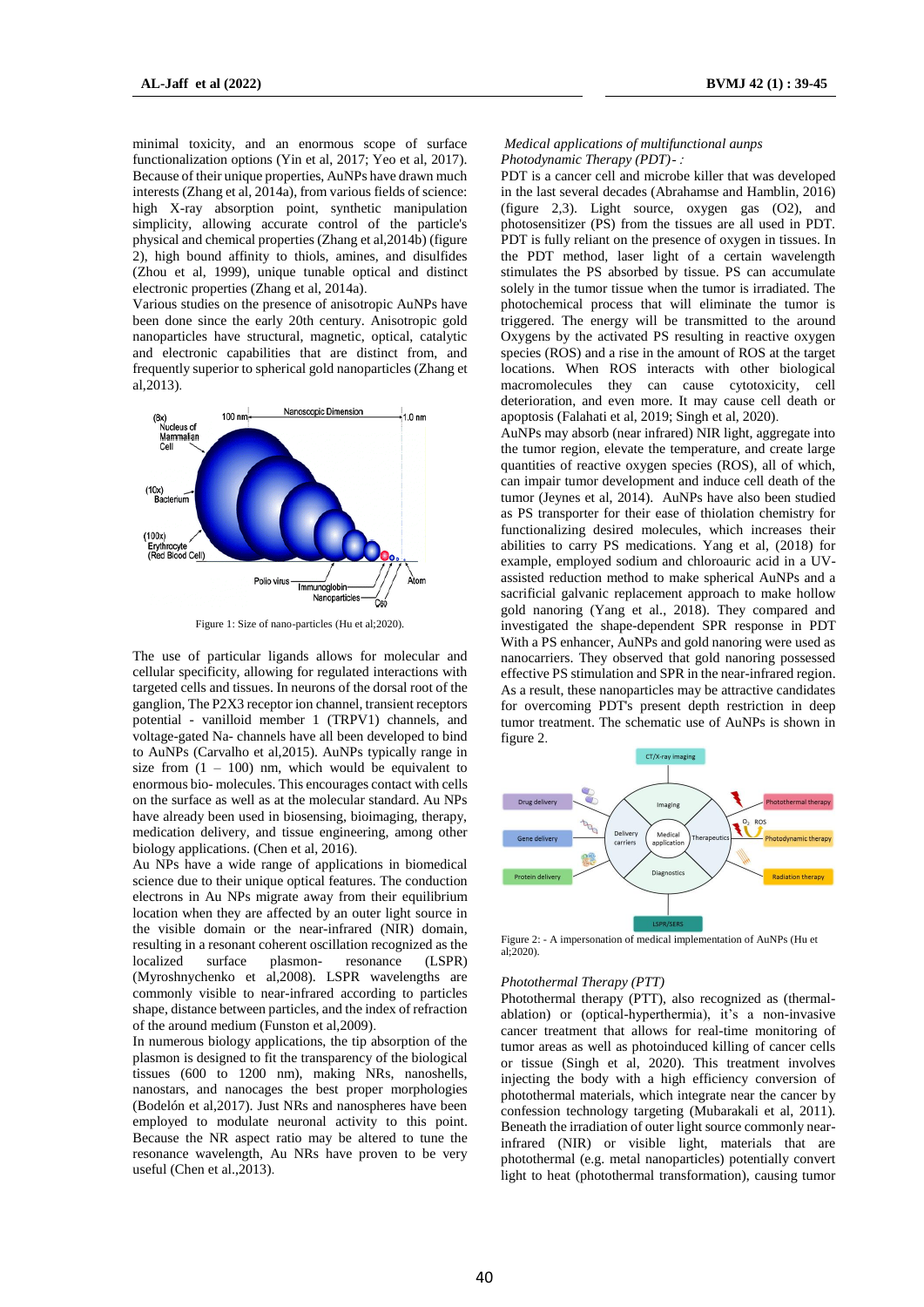tissue to be destroyed and tumor cells to be killed (Mubarakali et al., 2011) .

Photothermal substances like AuNPs, with ultimate imbibition in the NIR or visible zone, photothermal have very high diversion efficiency because of its SPR activity. Moreover, the SPR top of AuNPs could be adapted to the NIR zone by predominant its physical parameters, as (shape and size), that participate to the bottom of effective permeation of the PTT (Bibikova et al, 2017). So, many investigators have focused on the shape and size variances for using AuNPs in PTT in both in vitro and in vivo because of their abilities to (load and distribute) anticancer medicines and their assimilation top being in the visible or nearinfrared range (Sharifi et al, 2019; Sztandera et al, 2019). Nano-rods or nano-shells AuNPs are commonly used in PTT when put in a biological milieu, the cellular intake can be lowered (Kim and Lee, 2018). Tian et al, (2017) synthesized gold nano-stars with low pH insertion peptides. Those with minimal toxicities, are plasmon tunable in the near-infrared, and have a high level of biocompatibility and PTT efficiency (Tian et al, 2017; Elahia et al,2018) (figure 2)

#### *Radiation*

Radiotherapy (RT) is one of the least intrusive and widely utilized treatments for a variety of malignancies (Sztandera et al, 2019). RT involves the convey of high-consistency ionized radiations for example, gamma or X rays to cancer, while preserving the normal cells around, tissue, and organs, leading to tumor cell death (Klebowski et al, 2018). gamma or X rays are commonly used to ionized water and organelles components of the cell.

Water is the most important cell component, and the primary target of ionizing radiation, which causes water molecules to lyse. This sort of lysis is known as (radiolysis), resulting in formation of ionized types and free - radical. The reaction of the free radicals with the architecture of the membrane can damage the structure, resulting in cell death (Kwatra et al, 2013). Recently, due to gold's high atomic number, many studies on AuNPs used in RT (McMahon et al, 2011). The principle of radiosensitization by AuNPs, is that they pricket electron generation from the AuNPs surface, this can elevate ROS production, decrease the total radiation dose, and elevate the injected locally dose to tumor area, ultimately causing cell death as well as, reduction of side effects (Retif et al, 2015).

#### *X-ray Computed Tomography (CT)*

With its wide availability and cheap cost,X-ray computed tomography (CT) is perhaps the most essential and mature imaging of tissue technology utilized in many studies and clinical settings (Kim et al, 2007). X-ray computed tomography is a non-invasive diagnosis instrument that can execute 3-dimension visual restructure and segmentation of tissue (Lusic and Grinstaff, 2013). The picture of CT is shaped an X-ray image, which can take at many angles by rotating close to an object to produce a cross-sectional 3 dimension picture known as a CT scan (Fuller and Köper, 2019). The inequality agent can help to minimize X-rays and improve image quality. To emphasize a specific location, such as the composition of blood vessels or the organs, depending on the content of the image (Lusic and Grinstaff, 2013). The baseline of CT imaging is that the densities of ill and healthful tissues or cells differ inequality between normal and pathological cells can be created by utilizing inequality agents (e.g. iodinated molecules) (Cormode et al,

2014). These Iodized molecules are generally used as an inequality agent, because its absorption coefficient of the Xray (Klebowski et al, 2018). The molecular weight of iodinated compounds is low. These iodinated aromatics have a high-water solubility and low toxicity. Also, the circulation time of the blood is short and is quickly cast away through the kidneys. Hence, A narrow imaging window requires many injections posing the risk of thyroid failure. Au NPs have predominated the challenges (Love et al, 2015(. The SPR effect allows AuNPs to absorb a lot of ionizing radiation, which helps them absorb X-rays and convert them to heat energy (Rahman et al, 2014). When compared to iodinated molecules, AuNPs offer various advantages such as simplicity of synthetic modification, matchless optical and electrical characteristics, no toxicity, high electron density, high gold atomic number, and higher X-ray absorption characteristics (Singh et al, 2017). The most important characteristics for the migration and aggregation of AuNPs in X-ray Imaging techniques at target areas as well as their extended vascular detention time, which authorize the non-invasive monitoring and visualization of therapeutic cells (Meir and Popovtzer, 2018.)

#### *Delivery Carriers*

Recently, the idea of employing AuNPs as delivery vehicles has piqued the interest of many researchers. AuNPs can be utilized to carry genes, drugs, and proteins, as shown in (figure 3).



Figure 3 : - The implementation of PDT, RT and PTT for AuNPs (Hu et al;2020).

#### *Chemotherapy*

The most common cancer treatment is chemotherapy; however, its effectiveness is limited in most situations. Traditional medication administration (oral or i.v. injection) for chemotherapeutic medication, leads to drug dissemination through all body, allowing only a portion of the drug reaching to the tumor area (Singh et al., 2018). Targeting of particular cells, tissues, and organs in a planned manner. Delivery of drug systems (DDSs) is an auspicious approach for treatment of cancer, this might provide effective targeted transmition and defeat the limitation of the body biochemical barriers (e.g. Brain Blood Barrier) (Martinho et al, 2011). Also, The DDSs can allow for a regulated delivery of medication for early detection of illnesses and lesion locations (Baek et al., 2016). There are numerous useful ways for drug delivery, e.g. liquid crystals, liposomes, dendrimers, hydrogels, polymers, as well as nanoparticles (Yokoyama, 2014 ; Rigon et al, 2015). Many investigators have begun to concentrate on AuNPs. AuNPs have been explored as a potential anticancer medication delivery system (Duncan et al, 2010). Moreover, AuNPs can be readily modified to deliver many drugs, which might be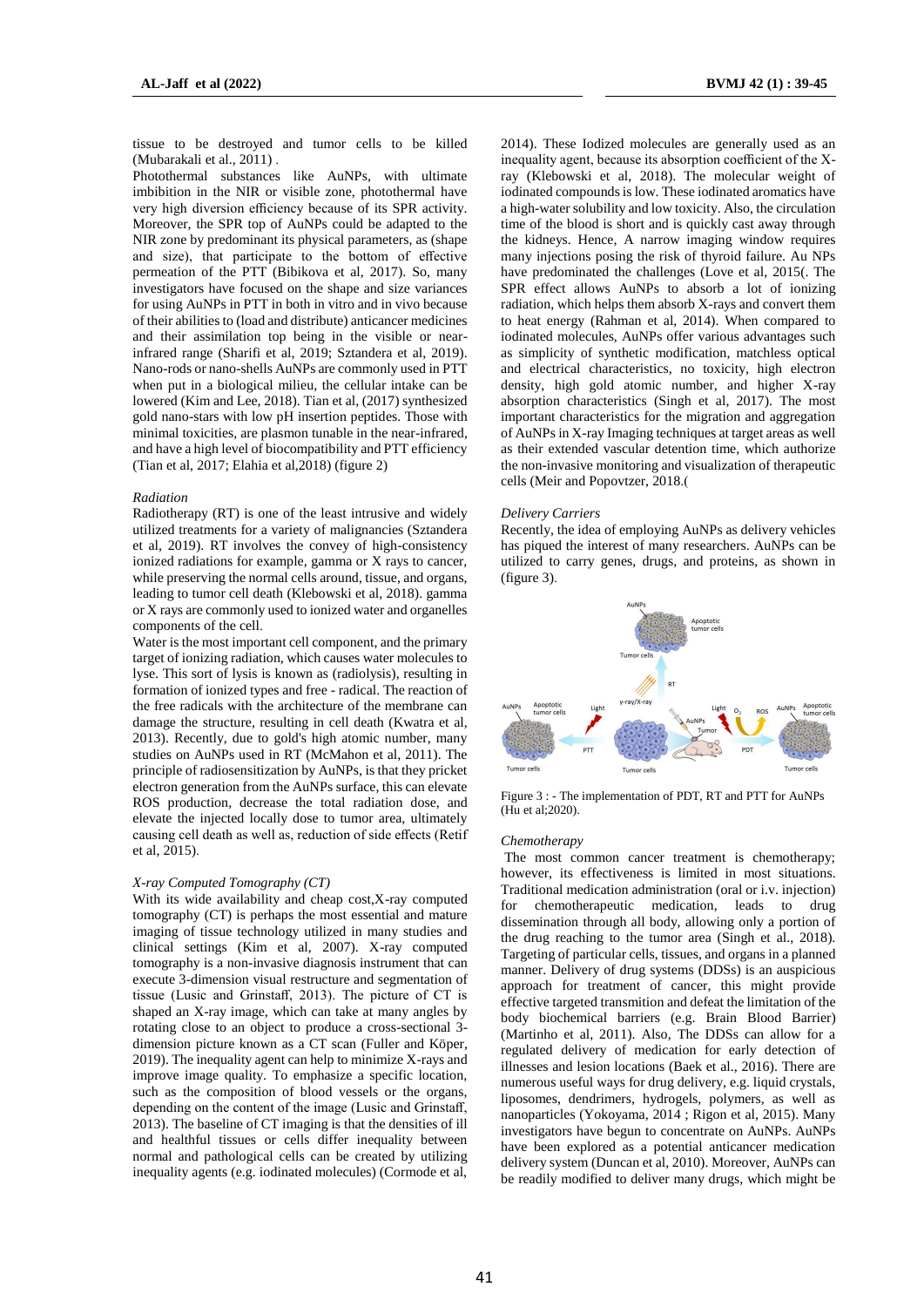tied to the AuNPs by the physical capsulation or through (non-covalent or covalent) chemical bonding. AuNPs binding with other drugs are potential, but we have to remember that the functionalization can alter the AuNPs toxicity, and its capacity to properly load or attach certain medicines. Adjusted AuNPs have reduced medication toxicity and helped to prevent cancer from acquiring treatment resistance (Yokoyama, 2014) .

### *Gene Therapy*

Gene therapy is the treat or prevent diseases by using exogenous DNA or RNA. Viral vectors are usually utilized, yet they can't be functionalized and can't activate the host's immune system (Riley and Vermerris, 2017). Their style is not flexible, they target a specific region in a body system with a high amount of cytotoxicity and lower gene therapy efficacy (Riley and Vermerris, 2017). This challenge might be solved by using non-viral vector systems (e.g. metallic nanoparticles). AuNPs have been discovered to help protect nucleic acids by protecting them from being degraded by nucleases (Klebowski et al, 2018). AuNPs' endearing qualities, when combined with oligonucleotides, may turn them into a possible gene carrier via (non-covalent and covalent) bonding. In peripheral blood mononuclear cells, immune-related genes can be activated by the covalent AuNPs, but not in a lineage-restricted and immortalized cell line (Ding et al., 2014) This has the potential to be used for gene delivery.

## *Protein Carriers*

Investigators have found several confirmations that AuNPs can be also used to carry protein. For example, Joshi et al. (2006) Through a covalent bond, insulin is directly linked to bare Au-insulin nanoparticles. which have been proven to be more effective than insulin bound by hydrogen bonds and amino acid-adjusted AuNPs (Au-Asp insulin nanoparticles) delivered transmucosal to treat diabetes. In this situation, the adequacy of insulin administration can be boosted by encasing AuNPs in a non-toxic biopolymer that can quickly bind insulin molecules to its receptor.

#### *Antimicrobial (Antibacterial and Antifungal)*

The growing rate of bacterial antibiotic resistance is a serious public health concern (Dutta et al, 2017). Due to their cell affinity, AuNPs are quickly up taken by immune cells, resulting in targeted administration to the infected zone, triggering inhibition and destruction to the pathogenic bacteria (Saha et al, 2007). Via absorbing light and converting it into heat, AuNPs demonstrated strong antibacterial action against E. coli. (Singh et al, 2009). Fungal drug resistance necessitates the promote a new medicine for the treatment of fungal illnesses. AuNPs are particularly sensitive to candida in the amid of a numerous of nanoparticles, and they can regulate and kill C. albicans (Wani and Ahmad, 2013; Yu et al, 2016). By converting irradiation light to heat and forming a tight bond with the plasma membrane, they raise the ROS and injure cell membranes of the fungal (Wani and Ahmad, 2013; Yu et al, 2016).

## *Reactive Oxygen Species (ROS)*

Tumors are caused by a variety of circumstances and are thought to be one of the leading causes of mortality. AuNPs have a proclivity for entering cellular organelles and increasing cellular absorption in cancer cells, which

increases anticancer efficiency (Kajani et al, 2016). AuNPs can increase the level of (ROS) in the body., to kill tumor cells.

Yet, the biocompatibility with the selectivity of AuNPs, target tumors cell, still the most important challenge. Therefore, new methods are demanded to solve this question. Exaggerated ROS can itself cause enzyme deactivation as well as damage to nucleic acid, which can oneself cause diabetes, caducity, and tumor (Li et al, 2009). Ramalingam (2019) AuNPs were produced using (HAuCl4 and NaBH4) as a reducing agent. Moreover, they searched and assured that the anti-lung cancer activity of AuNPs in the biology system, and antipathogenic activity in human, for example S. aureus, P. aeruginosa, E. coli, Salmonella sp, V. cholera., K. pneumonia. AuNPs may have antibacterial and anticancer properties, according to their findings. Furthermore, AuNPs have been shown to be an antioxidant. They can reduce the generation of reactive oxygen species (ROS), which will boost the antioxidant activity of preventive enzymes (Ramalingam, 2019).

## **CONCLUSION**

Traditional biological procedures have been effectively replaced by modernistic nanotechnology technologies for the highest precision, sensitivity, and effectiveness with high-speed measurement in recent years. AuNPs have gotten a lot of interest among the many metallic nanomaterial kinds because of their inherent properties. Promotion of AuNP synthesis and functionalization resulted in the development of diagnostic and therapeutic approaches.

The physicochemical, electrical, surface plasmon resonance (SPR), and optical features of spherical and nanorods have earned them a distinctive position. AuNRs have shown to be a suitable candidate for the technique of localized surface plasmon resonance. Furthermore, by combining diverse features and a large number of tests, a multifunctional implementation has been achieved, which requires additional thought. As an antimicrobial agent, there is indisputable proof that AuNRs have an enormous practical implementation value and provide further ideas for solving antibacterial issues such as antibiotic resistance and peril that may cause to normal tissue or organs.

## **6. REFERENCES**

- 1. Abrahamse, H., and Hamblin, M. R. 2016. New photosensitizers for photodynamic therapy. Biochem. J. 473, 347–364. doi: 10.1042/BJ20150 942
- 2. Baek, S. M., Singh, R. K., Kim, T. H., Seo, J. W., Shin, U. S., Chrzanowski, W., et al. 2016. Triple hit with drug carriers: pH- and temperature-responsive theranostics for multimodal chemo- and photothermal-therapy and diagnostic applications. ACS Appl. Mater Interfaces 8, 8967–8979. doi: 10.1021/acsami. 6b00963
- 3. Bibikova, O., Singh, P., Popov, A., Akchurin, G., Skaptsov, A., Skovorodkin, I., et al. 2017. Shapedependent interaction of gold nanoparticles with cultured cells at laser exposure. Laser Phys. Lett. 14:055901. doi: 10.1088/1612-202X/ aa63ae
- 4. Bodelón, G., Costas, C., Pérez-Juste, J., Pastoriza-Santos, I., and Liz-Marzán, L.M. 2017. Gold nanoparticles for regulation of cell function and behavior. Nano Today:13, 40–60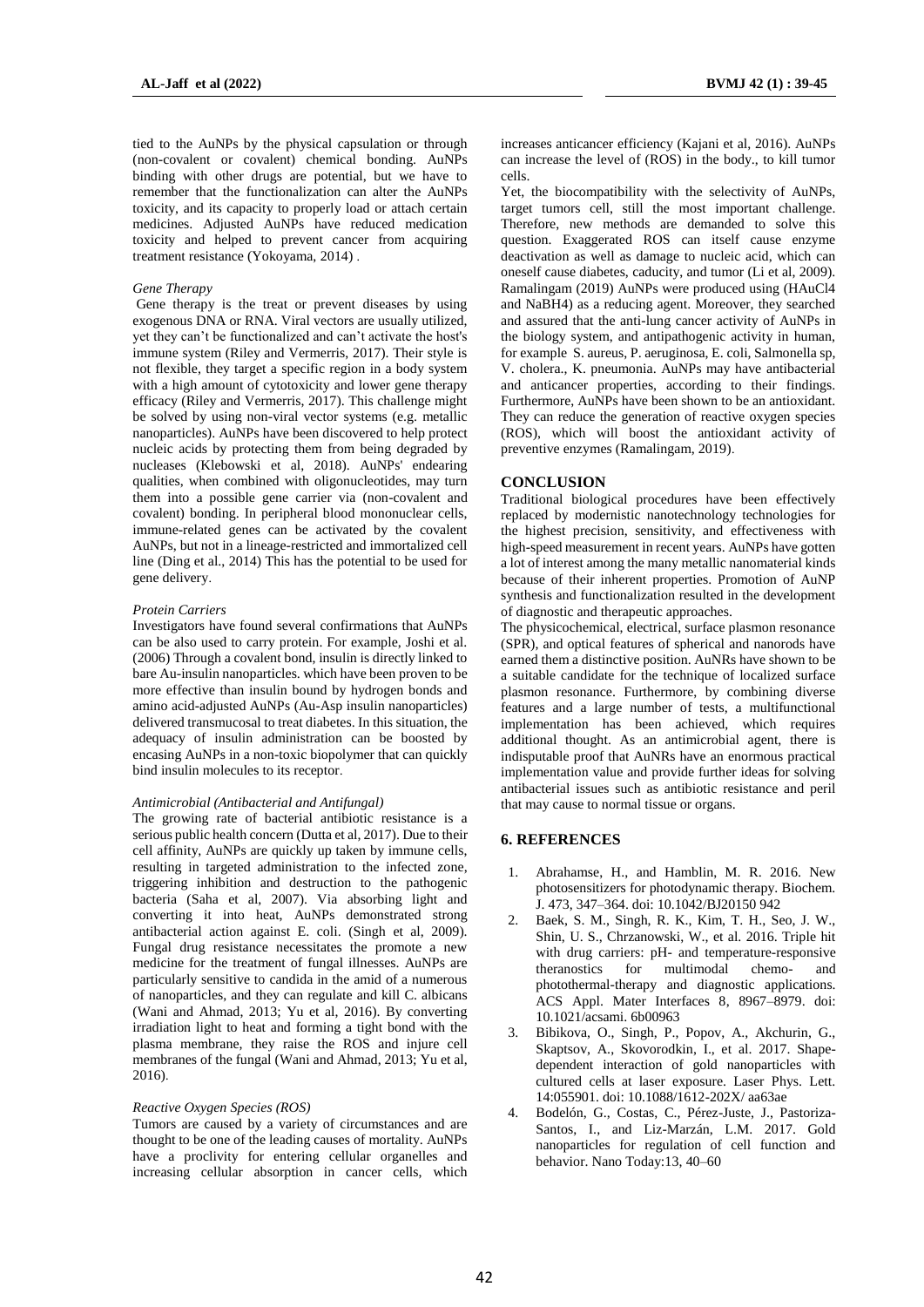- 5. Carvalho-de-Souza, J.L., Treger, J.S., Dang, B., Kent, S.B.H., Pepperberg, D.R., and Bezanilla, F. 2015. Photosensitivity of neurons enabled by cell-targeted gold nanoparticles. Neuron: 86, 207–217.
- 6. Chen, G., Roy, I., Yang, C., and Prasad, P.N. 2016. Nanochemistry and nanomedicine for nanoparticlebased diagnostics and therapy. Chem. Rev. :16, 2826– 2885.
- 7. Chen, H.Y., Shao, L., Li, Q., and Wang, J. 2013. Gold nanorods and their plasmonic properties. Chem. Soc. Rev.:42, 2679–2724
- 8. Cormode, D. P., Naha, P. C., and Fayad, Z. A. 2014. Nanoparticle contrast agents for computed tomography: a focus on micelles. Contrast Med. Mol. Imaging 9, 37–52. doi: 10.1002/cmmi.1551
- 9. Ding, Y., Jiang, Z., Saha, K., Kim, C. S., Kim, S. T., Landis, R. F., et al. 2014. Gold nanoparticles for nucleic acid delivery. Mol. Ther. 22, 1075–1083. doi: 10.1038/mt.2014.30
- 10. Duncan, B., Kim, C., and Rotello, V. M. 2010. Gold nanoparticle plateforms as drug and biomolecule delivery systems. J. Control. Release 148, 122–127. doi: 10.1016/j.jconrel.2010.06.004
- 11. Dutta, J., Naicker, T., Ebenhan, T., Kruger, H. G., Arvidsson, P. I., and Govender, T. 2017. Synthetic approaches to radiochemical probes for imaging of bacterial infections. Eur. J. Med. Chem. 133, 287– 308. doi: 10.1016/j.ejmech.2017.03.060
- 12. Elahia N, Kamalia M, Baghersadb H B. 2018. Recent biomedical applications of gold nanoparticles: A review. Talanta. 2018 1; 184: 537-556 . https://doi.org/10.1016/j.talanta.2018.02.088
- 13. Falahati, M., Attar, F., Sharifi, M., Saboury, A. A., Salihi, A., Aziz, F. M., et al. 2019. Gold nanomaterials as key suppliers in biological and chemical sensing, catalysis, and medicine. Biochim. Biophys. Acta 1864:129435. doi: 10.1016/j. bbagen.2019.129435
- 14. Fuller, M. A., and Köper, I. 2019. Biomedical applications of polyelectrolyte coated spherical gold nanoparticles. Nano Converg. 6:11. doi: 10.1186/s40580-019-0183-4
- 15. Funston, A.M., Novo, C., Davis, T.J., and Mulvaney, P. 2009. Plasmon coupling of gold nanorods at short distances and in different geometries. Nano Lett. :9, 1651–1658.
- 16. Hu X, Zhang Y, Ding T, Liu J and Zhao H. 2020. Multifunctional Gold Nanoparticles: A Novel Nanomaterial for Various Medical Applications and Biological Activities. Front Bioeng Biotechnol. Volume 8 . doi: 10.3389/fbioe.2020.00990 PMC7438450
- 17. Jeynes, J. C. G., Merchant, M. J., Spindler, A., Wera, A. C., and Kirkby, K. J. 2014. Investigation of gold nanoparticle radiosensitization mechanisms using a free radical scavenger and protons of different energies. Phys. Med. Biol. 59, 6431–6443. doi: 10.1088/0031-9155/59/21/6431
- 18. Joshi, H. M., Bhumkar, D. R., Joshi, K., Pokharkar, V., and Sastry, M. 2006. Gold nanoparticles as carriers for efficient transmucosal insulin delivery. Langmuir 22, 300–305. doi: 10.1021/la051982u
- 19. Kajani, A. A., Bordbar, A.-K., Zarkesh Esfahani, S. H., and Razmjou, A. 2016. Gold nanoparticles as potent anticancer agent: green synthesis,

characterization, and in vitro study. RSC Adv. 6, 63973–63983. doi: 10.1039/ C6RA09050H

- 20. Khan, T., Ullah, N., Khan, M. A., Mashwani, Z. R., and Nadhman, A. 2019. Plant-based gold nanoparticles: a comprehensive review of the decadelong research on synthesis, mechanistic aspects and diverse applications. Adv. Colloid Int. Sci. 272:102017. doi: 10.1016/j.cis.2019.102017
- 21. Kim, D., Park, S., Lee, J. H., Jeong, Y. Y., and Jon, S. 2007. Antibiofouling polymer-coated gold nanoparticles as a contrast agent for in vivo X-ray computed tomography imaging. J. Am. Chem. Soc. 129, 7661–7665. doi: 10. 1021/ja076341v
- 22. Kim, H. S., and Lee, D. Y. 2018. Near-infraredresponsive cancer photothermal and photodynamic therapy using gold nanoparticles. Polymers 10:961. doi: 10.3390/polym10090961.
- 23. Klebowski, B., Depciuch, J., Parlinska´-Wojtan, M., and Baran, J. 2018. Applications of noble metal-based nanoparticles in medicine. Int. J. Mol. Sci. 19:4031. doi: 10.3390/ijms19124031
- 24. Kwatra, D., Venugopal, A., and Anant, S. 2013. Nanoparticles in radiation therapy: a summary of various approaches to enhance radiosensitization in cancer. Transl. Cancer Res. 2, 330–342. doi: 10.3978/j.issn.2218-676X.2013. 08.06
- 25. Li, H., Ma, X., Dong, J., and Qian, W. 2009. Development of methodology based on the formation process of gold nanoshells for detecting hydrogen peroxide scavenging activity. Anal. Chem. 81, 8916– 8922. doi: 10.1021/ac901534b
- 26. Love, A. J., Makarov, V.V., Sinitsyna, O. V., Shaw, J., Yaminsky, I.V., Kalinina, N. O., and Taliansky, M. E. 2015. A Genetically Modified Tobacco Mosaic Virus that can Produce Gold Nanoparticles from a Metal Salt Precursor, Front Plant Sci. Nov 10;6:984. PMID: 26617624 PMCID: PMC4639705 DOI: 10.3389/fpls.2015.00984
- 27. Lusic, H., and Grinstaff, M. K. 2013. X-ray-Computed Tomography contrast agents. Chem. Rev. 113, 1641– 1666. doi: 10.1021/cr200358s
- 28. Martinho, N., Damgé, C., and Reis, C. P. 2011. Recent advances in drug delivery systems. J. Biomater. Nanobiotechnol. 2, 510–526. doi: 10.4236/jbnb. 2011.225062
- 29. McMahon, S. J., Hyland, W. B., Muir, M. F., Coulter, J. A., Jain, S., Butterworth, K. T., et al. 2011. Nanodosimetric effects of gold nanoparticles in megavoltage radiation therapy. Radiother. Oncol. 100, 412–416. doi: 10.1016/j.radonc.2011. 08.026
- 30. Meir, R., and Popovtzer, R. 2018. Cell tracking using gold nanoparticles and computed tomography imaging. Wiley Int. Rev. Nanomed. Nanobiotechnol. 10:e1480. doi: 10.1002/wnan.1480
- 31. Mubarakali, D., Thajuddin, N., Jeganathan, K., and Gunasekaran, M. 2011. Plant extract mediated synthesis of silver and gold nanoparticles and its antibacterial activity against clinically isolated pathogens. Colloids Surf. B Biointerfaces 85, 360– 365. doi: 10.1016/j.colsurfb.2011.03.009
- 32. Myroshnychenko, V., Rodriguez-Fernandez, J., Pastoriza-Santos, I., Funston, A.M., Novo, C., Mulvaney, P., Liz-Marzan, L.M., and de Abajo, F.J.G. 2008. Modelling the optical response of gold nanoparticles. Chem. Soc. Rev. 37, 1792–1805.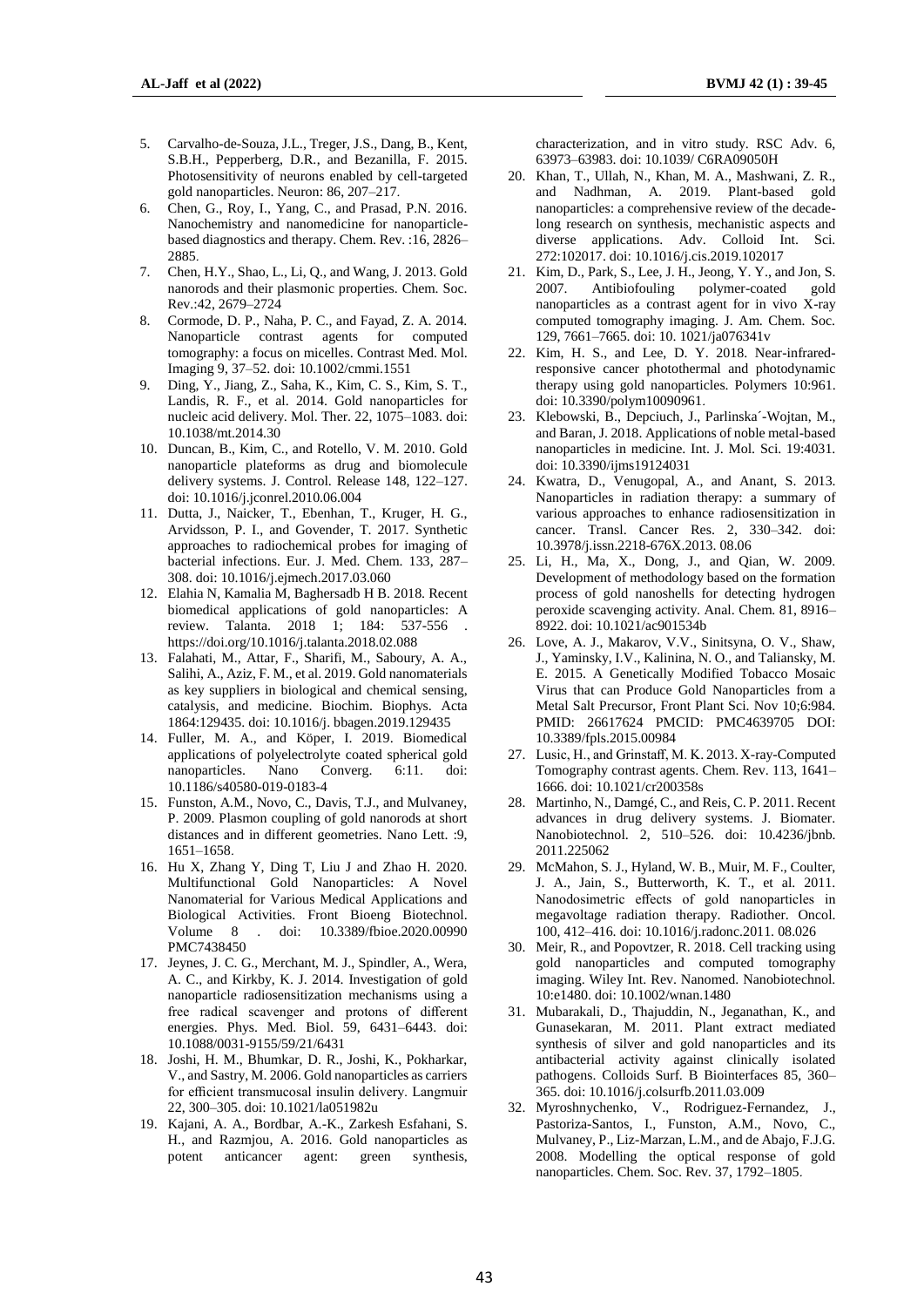- 33. Rahman, W. N., Geso, M., Yagi, N., Abdul Aziz, S. A., Corde, S., and Annabell, N. 2014. Optimal energy for cell radiosensitivity enhancement by gold nanoparticles using synchrotronbased monoenergetic photon beams. Int. J. Nanomed. 9, 2459–2467. doi: 10.2147/IJN.S59471
- 34. Ramalingam, V. 2019. Multifunctionality of gold nanoparticles: plausible and convincing properties. Adv. Colloid Int. Sci. 271:101989. doi: 10.1016/j.cis.2019. 101989
- 35. Ramalingam, V., Raja, S., Sundaramahalingam, T. S., and Rajaram, R. 2019. Chemical fabrication of graphene oxide nanosheets attenuates biofilm formation of human clinical pathogens. Bioorg. Chem. 83, 326–335. doi: 10. 1016/j.bioorg.2018.10.052
- 36. Ramalingam, V., Rajaram, R., Premkumar, C., Santhanam, P., Dhinesh, P., Vinothkumar, S., et al. 2014. Biosynthesis of silver nanoparticles from deep sea bacterium Pseudomonas aeruginosa JQ989348 for antimicrobial, antibiofilm, and cytotoxic activity. J. Basic Microbiol. 54, 928–936. doi: 10.1002/jobm. 201300514
- 37. Retif, P., Pinel, S., Toussaint, M., Frochot, C., Chouikrat, R., Bastogne, T., et al. 2015. Nanoparticles for radiation therapy enhancement: the key parameters. Theranostics 5, 1030–1044. doi: 10.7150/thno.11642
- 38. Rigon, R. B., Oyafuso, M. H., Fujimura, A. T., Goncalez, M. L., do Prado, A. H., Daflon-Gremiao, M. P., et al. 2015. Nanotechnology-based drug delivery systems for melanoma antitumoral therapy: a review. Biomed Res. Int. 2015:841817. doi: 10.1155/2015/841817
- 39. Riley, M. K., and Vermerris, W. 2017. Recent advances in nanomaterials for gene delivery-a review. Nanomaterials (Basel). Apr 28;7(5):94. doi: 10.3390/nano7050094 .
- 40. Saha, B., Bhattacharya, J., Mukherjee, A., Ghosh, A. K., Santra, C. R., Dasgupta, A. K., et al. 2007. In vitro structural and functional evaluation of gold nanoparticles conjugated antibiotics. Nanoscale Res. Lett. 2, 614–622. doi: 10.1007/s11671-007-9104-2
- 41. Sharifi, M., Attar, F., Saboury, A. A., Akhtari, K., Hooshmand, N., Hasan, A., et al. 2019. Plasmonic gold nanoparticles: optical manipulation, imaging, drug delivery and therapy. J. Control. Release 31, 170–189. doi: 10.1016/j.jconrel. 2019.08.032
- 42. Singh, A. K., Senapati, D., Wang, S., Griffin, J., Neely, A., Candice, P., et al. 2009. Gold nanorod based selective identification of Escherichia coli bacteria using two-photon Rayleigh scattering spectroscopy. ACS Nano 3, 1906–1912. doi: 10.1021/nn9005494
- 43. Singh, P., Pandit, S., Mokkapati, V. R. S. S., Garg, A., Ravikumar, V., and Mijakovic, I. 2018. Gold nanoparticles in diagnostics and therapeutics for human cancer. Int. J. Mol. Sci. 19:1979. doi: 10.3390/ijms19071979
- 44. Singh, R. K., Kurian, A. G., Patel, K. D., Mandakhbayar, N., Knowles, J. C., Kim, H. W., et al. 2020. Label-free fluorescent mesoporous bioglass for drug delivery, optical triple-mode imaging, and photothermal/photodynamic synergistic cancer

therapy. ACS Appl. Bio Mater. 2218–2229. doi: 10.1021/ acsabm.0c00050

- 45. Singh, R. K., Patel, K. D., Leong, K. W., and Kim, H. W. 2017. Progress in nanotheranostics based on mesoporous silica nanomaterial platforms. ACS Appl. Mater Inter. 9, 10309–10337. doi: 10.1021/acsami.6b16505
- 46. Sztandera, K., Gorakiewicz, M., and Klajnert-Maculewicz, B. 2019. Gold nanoparticles in cancer treatment. Mol. Pharm. 16, 1–23. doi: 10.1021/acs. molpharmaceut.8b00810.
- 47. Tayo, L. L., 2017. Stimuli-responsive nanocarriers for intracellular delivery. Biophys. Rev. 9, 931–940. doi: 10.1007/s12551-017-0341-z
- 48. Tian, Y., Zhang, Y., Teng, Z., Tian, W., Luo, S., Kong, X., et al. 2017. PH-dependent transmembrane activity of peptide-functionalized gold nanostars for computed tomography/photoacoustic imaging and photothermal therapy. ACS Appl. Mater. Interfaces 9, 2114–2122. doi: 10.1021/acsami.6b1 3237.
- 49. Wani, I. A., and Ahmad, T. 2013. Size and shape dependant antifungal activity of gold nanoparticles: a case study of Candida. Colloids Surf. B Biointerfaces 101, 162–170. doi: 10.1016/j.colsurfb.2012.06.005
- 50. Xiao, T., Huang, J., Wang, D., Meng, T., and Yang, X. 2019. Au and Au-Based nanomaterials: synthesis and recent progress in electrochemical sensor applications. Talanta 206:120210. doi: 10.1016/j.talanta.2019.12 0210
- 51. Yang, Y., Hu, Y., Du, H., Ren, L., and Wang, H. 2018. Colloidal plasmonic gold nanoparticles and gold nanorings: shape-dependent generation of singlet oxygen and their performance in enhanced photodynamic cancer therapy. Int. J. Nanomed. 13, 2065–2078. doi: 10.2147/IJN.S156347
- 52. Yeo, E., Joshua, U., Cheah, J., Neo, D., Goh, WI., Kanchanawong, P., Soo, KC., Thong, PSP., and Kah, JCY. 2017. Exploiting the protein corona around gold nanorods for low-dose combined photothermal and photodynamic therapy, J. Mater. Chem. B. 5 : 254– 268.
- 53. Yin, D., Li, X., Ma, Y., Liu, Z. 2017. Targeted Cancer Imaging and Photothermal Therapy Monosaccharide-Imprinted Gold Nanorods, Chem. Commun. 53(50). DOI:10.1039 /C7CC02247F
- 54. Yokoyama, M. 2014. Polymeric micelles as drug carriers: their lights and shadows. J. Drug Target. 22, 576–583. doi: 10.3109/1061186X.2014.93 4688
- 55. Yu, Q., Li, J., Zhang, Y., Wang, Y., Liu, L., and Li, M. 2016. Inhibition of gold nanoparticles (AuNPs) on pathogenic biofilm formation and invasion to host cells. Sci. Rep. 6:26667. doi: 10.1038/srep26667
- 56. Zhang, Y., Chu, W., Foroushani, A. D., Wang, H., Li, D., Liu, J.,Barrow, C. J., Wang, X.,and Yang, W.2014. New gold nanostructures for sensor applications: a review, Materials (Basel). 7 :5169– 5201.
- 57. Zhang, Y., Qian, J., Wang, D., Wang, Y., and He, S. 2013. Multifunctional gold nanorods with ultrahigh stability and tunability for in vivo fluorescence imaging, SERS detection, and photodynamic therapy, Angew. Chemie Int. Ed. 52:1148–1151.
- Zhang, Z., Wang, J., Nie, X., Wen, T., Ji, Y., Wu, X., Zhao, Y., and Chen, C. 2014. Near infrared laserinduced targeted cancer therapy using thermo-